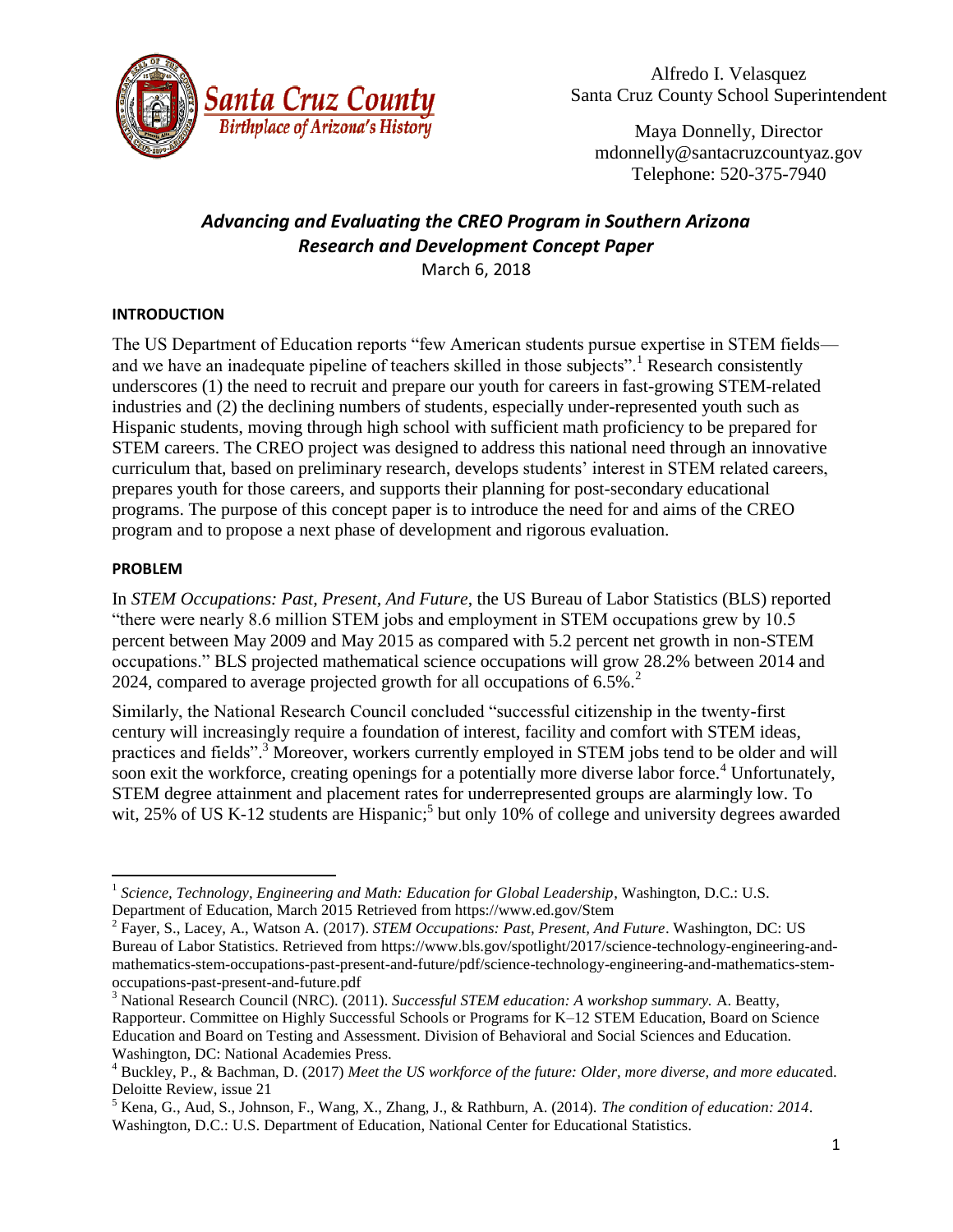in a STEM field are granted to Hispanics, and Hispanics make up only 2% of the US STEM workforce.<sup>6</sup>

This national challenge also provides opportunity. A diverse STEM workforce is key to fostering a strong and inclusive economy; however, robust economies depend on the development and implementation of evidence-based educational programs that serve students in need.

## **SANTA CRUZ COUNTY** *CREO* **PROGRAM**

The STEM preparation gap is particularly stark in Santa Cruz County, which is located in southern Arizona on the Mexican border. Here, 94% of the K-12 students are Hispanic and less than 29% passed the statewide summative high school math assessments in 2017. Historically, less than 10% of Santa Cruz County's Hispanic students who enter a post-secondary bachelor's program will complete their program of study, and very few of these students will earn STEM-related postsecondary credentials and land a job in a STEM-related field. To address this need, Santa Cruz County established the CREO (*I Believe*) program at Rio Rico High School. Its goal is to improve students' preparation for STEM careers. *CREO* focuses on four essentials: developing STEM identity, academic and technical success, building persistence and resilience skills, and college and career planning.

CREO's core math curriculum, MetroMatematicas, was developed in Mexico to prepare talented youth for postsecondary education and careers in that country's STEM industries. With funding from the US Department of Labor (DoL) Youth Career Connect program (YCC), MetroMatematicas was brought to the US, translated, and aligned to Arizona Academic Standards by the Santa Cruz County Superintendent's Office. A comprehensive curriculum guide and associated calendar were developed to help teachers reorganize their classrooms into STEM workplace environments and teach math using tools used by STEM professionals. Math classrooms were transformed into labs to provide students with applied learning experiences and prepare them for STEM professions. Based on constructivist learning theory, MetroMatematicas students follow a scientific inquiry-based approach to learn trigonometry, plane, solid, and analytical geometry, and probability and statistics.

In addition to the MetroMatematicas curriculum, CREO incorporates Six Sigma principles. First instituted in the manufacturing industry as a set of techniques and tools for process improvement, Six Sigma is now used throughout STEM-related industries. CREO has established a high school curriculum that allows students to apply Six Sigma principles to both their academic and personal lives. CREO students earn their Six Sigma White Belt and a Yellow Belt certificate. Those who wish to learn more Six Sigma principles may earn their Yellow Belt.

Through its applied project-based learning curriculum, which requires students work in teams while developing their math knowledge and skills, CREO helps students build technology skills, scientific instrumentation, reasoning, communication, and interpersonal skills (leadership, cooperation, motivation) as they master the fundamental concepts of Six Sigma.

Although career-themed and/or project-based STEM curricula are in place in high schools across the country, to our knowledge, CREO's approach is unique. It blends constructivist pedagogy, mathematics through visualization, project-based learning, and Six Sigma certification at the high school level to support the academic learning and soft-skill development essential for postsecondary and career success. In this regard, CREO and its curriculum target college readiness as defined by

 $\overline{\phantom{a}}$ 

<sup>6</sup> New Scientist. (2016). *Hispanic Disparity and STEM*. Retrieved from https://jobs.newscientist.com/article/hispanic-disparity-and-stem/